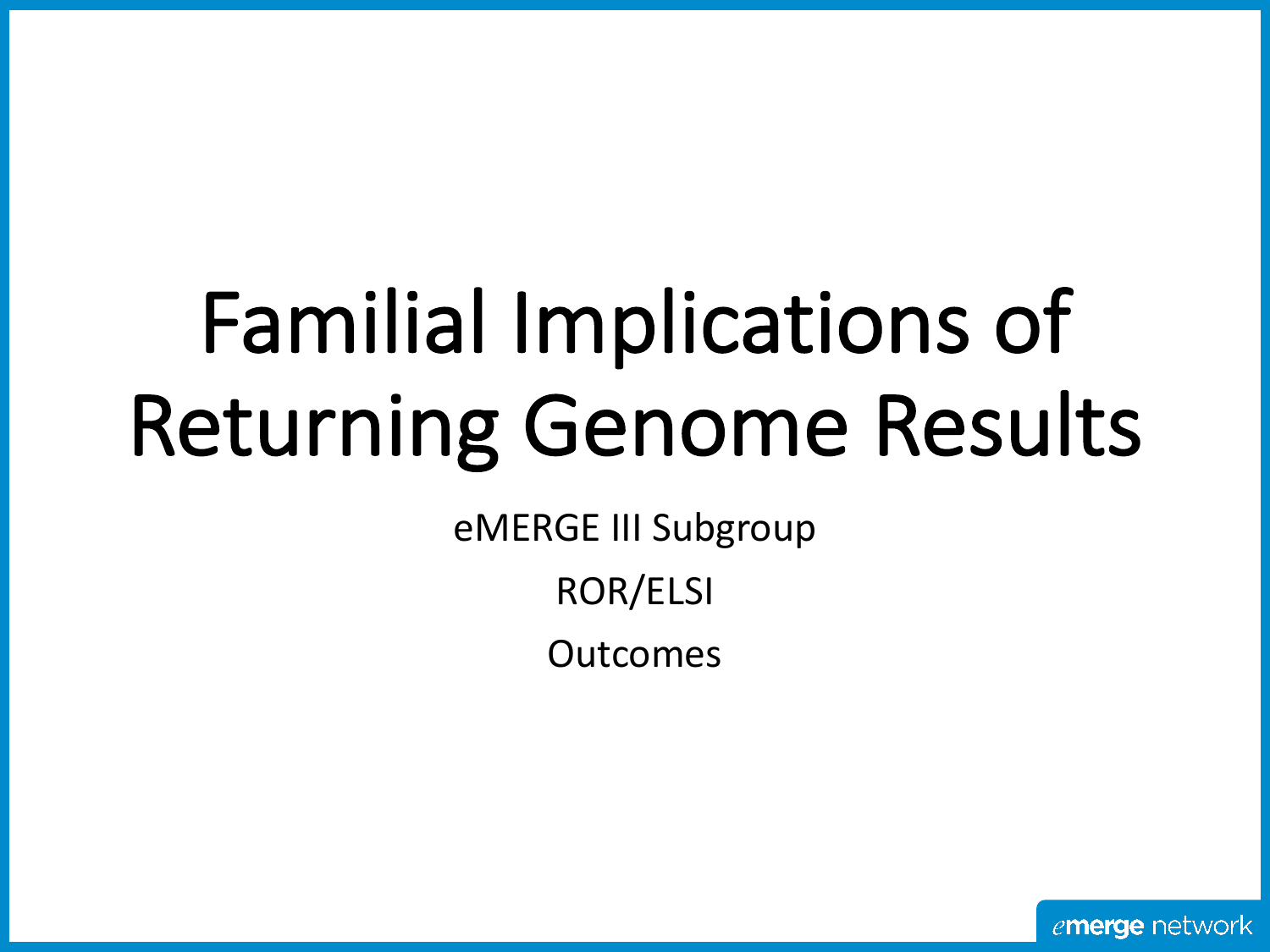### Specific Aim 1:

- Explore attitudes of participants by convening focus groups and/or qualitative interviews.
- Participant perceptions of:
	- importance of sharing information
	- importance of targeted education for family members
	- barriers to effective communication with family
	- preferences/suggestions for methods or strategies to contact relatives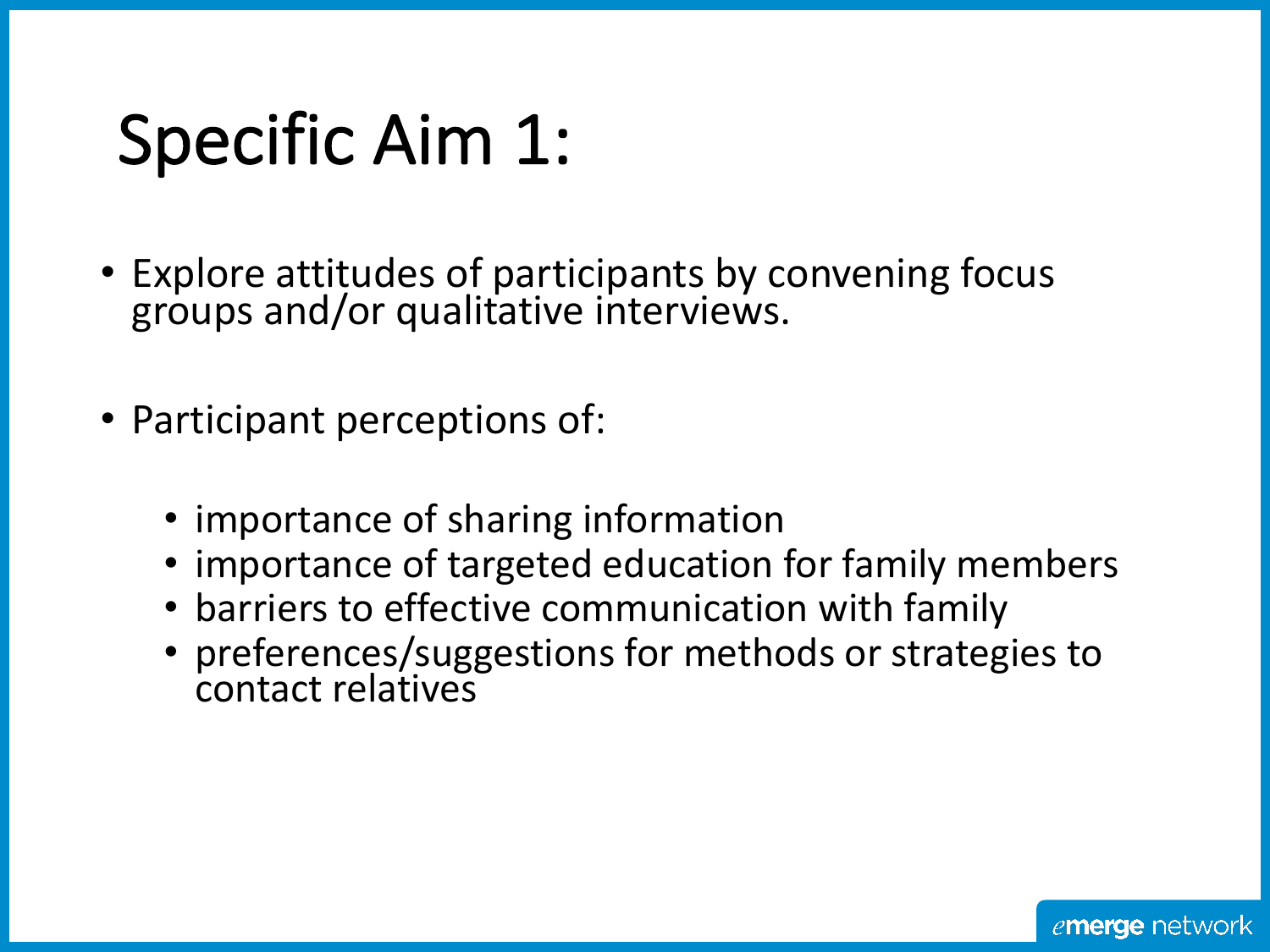### Specific Aim 2:

- Conduct surveys, standardized for many components, across sites to assess family sharing/communication activities.
	- Some sites doing baseline pre-results disclosure survey
	- All sites will include small number of consistent items in a post-results survey.
	- Some sites will survey immediately after return of results
	- Some sites will utilize a more in-depth survey to supplement the items asked in the general survey.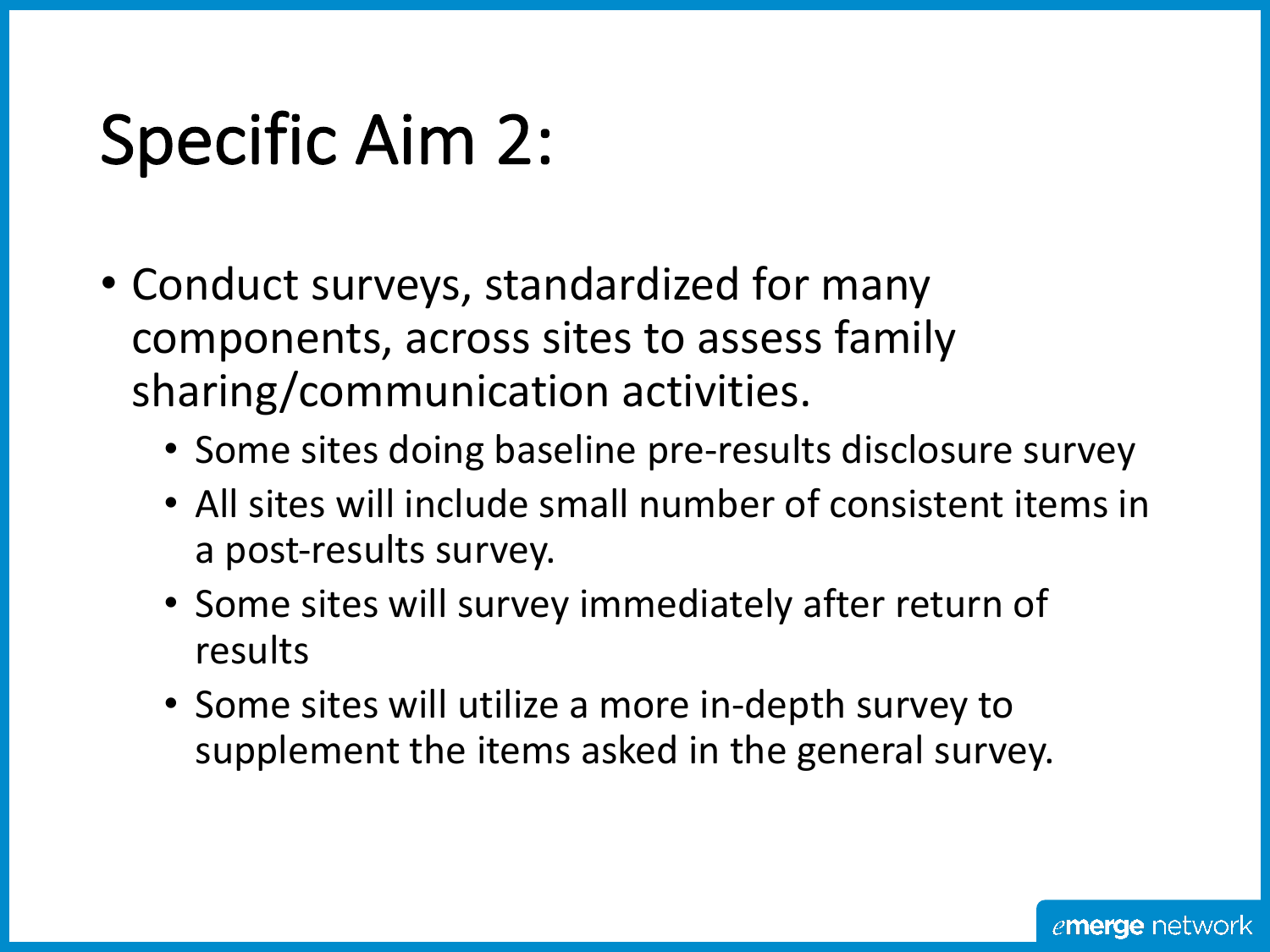### Specific Aim 3:

- Collect and collate points to inform system-level guidance for policy making or best practice development pertaining to family communication of positive variants in actionable genes.
	- Collect site specific activities currently planned to promote family communication
	- Assess factors that lead to variation in methods of communications including materials, approaches and measures of success
	- Test various methods of contact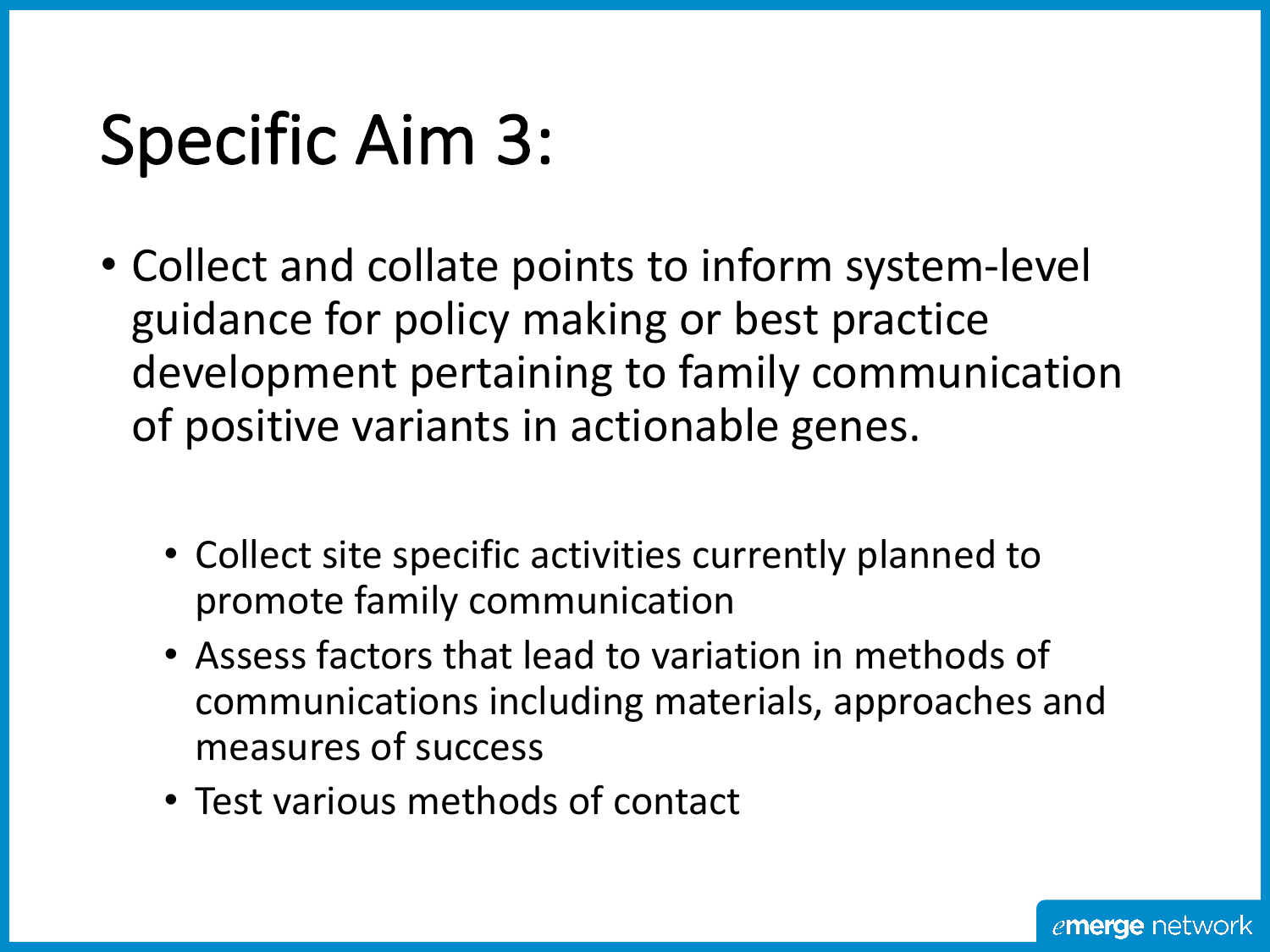#### Geisinger patient experience interviews

#### **DOMAINS**

- Initial experience with result
- Medical follow-up
- Communication with family and friends
- Understanding of the results and resource seeking
- ROR procedures
- Psychosocial reactions to result
- Financial implications of result
- Satisfaction with participation in MyCode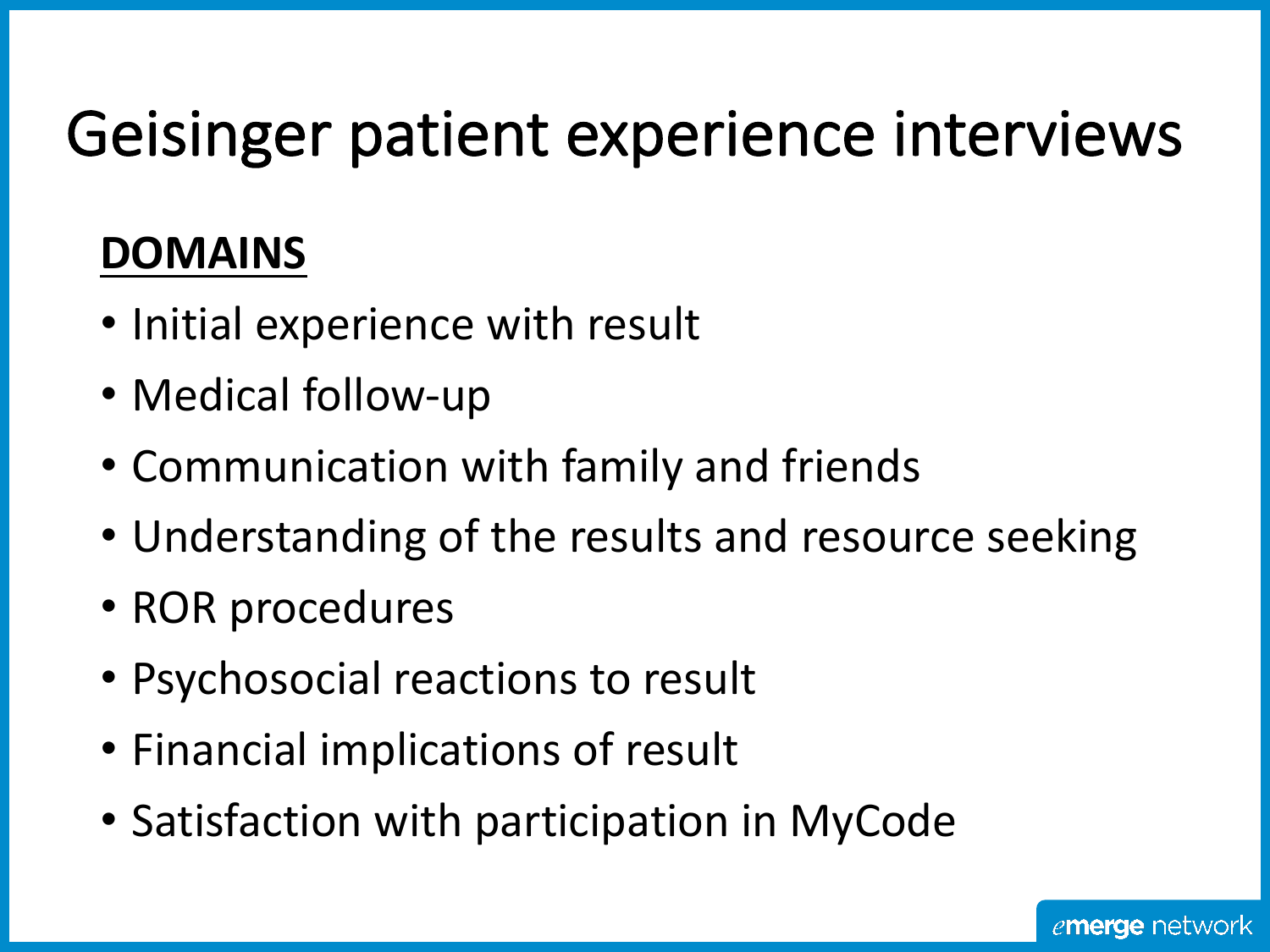## Common themes (very preliminary!)

- All participants shared with some family members
- There were some family members that participants chose NOT to share with
	- Family members too old
	- Family members too young
	- Family member discord
	- Family members would not be interested
- Most used letter provided by ROR team, but some called to tell by phone or in person
- Thought result applied only to women (BRCA)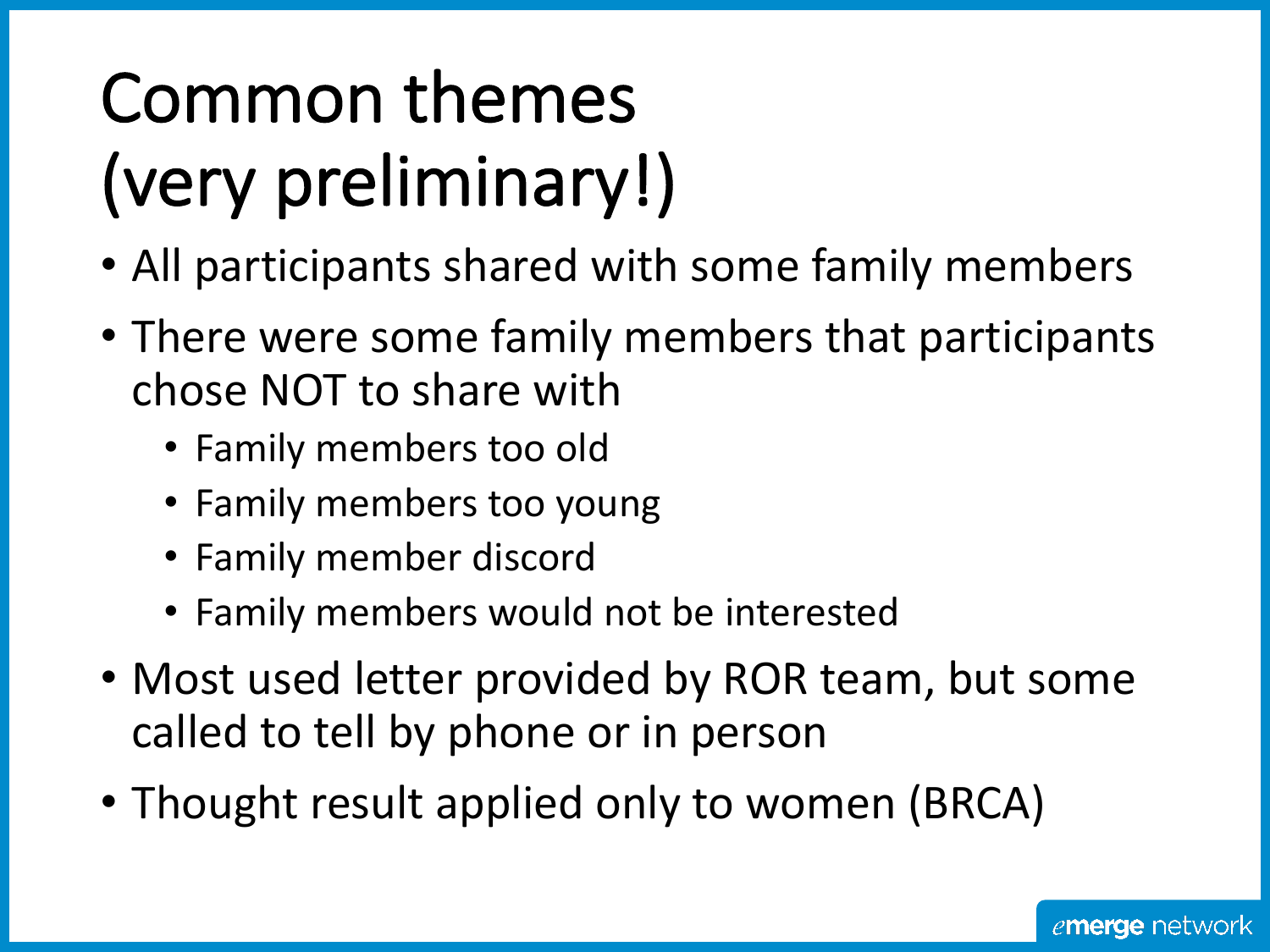## Site Specific Survey DOMAINS

- Intent to share with family members
- Family Communication
	- Conflict
	- Satisfaction
- Empowerment
- Information Sharing
- Language/Literacy
- Utilization
- Life/Health Insurance Issues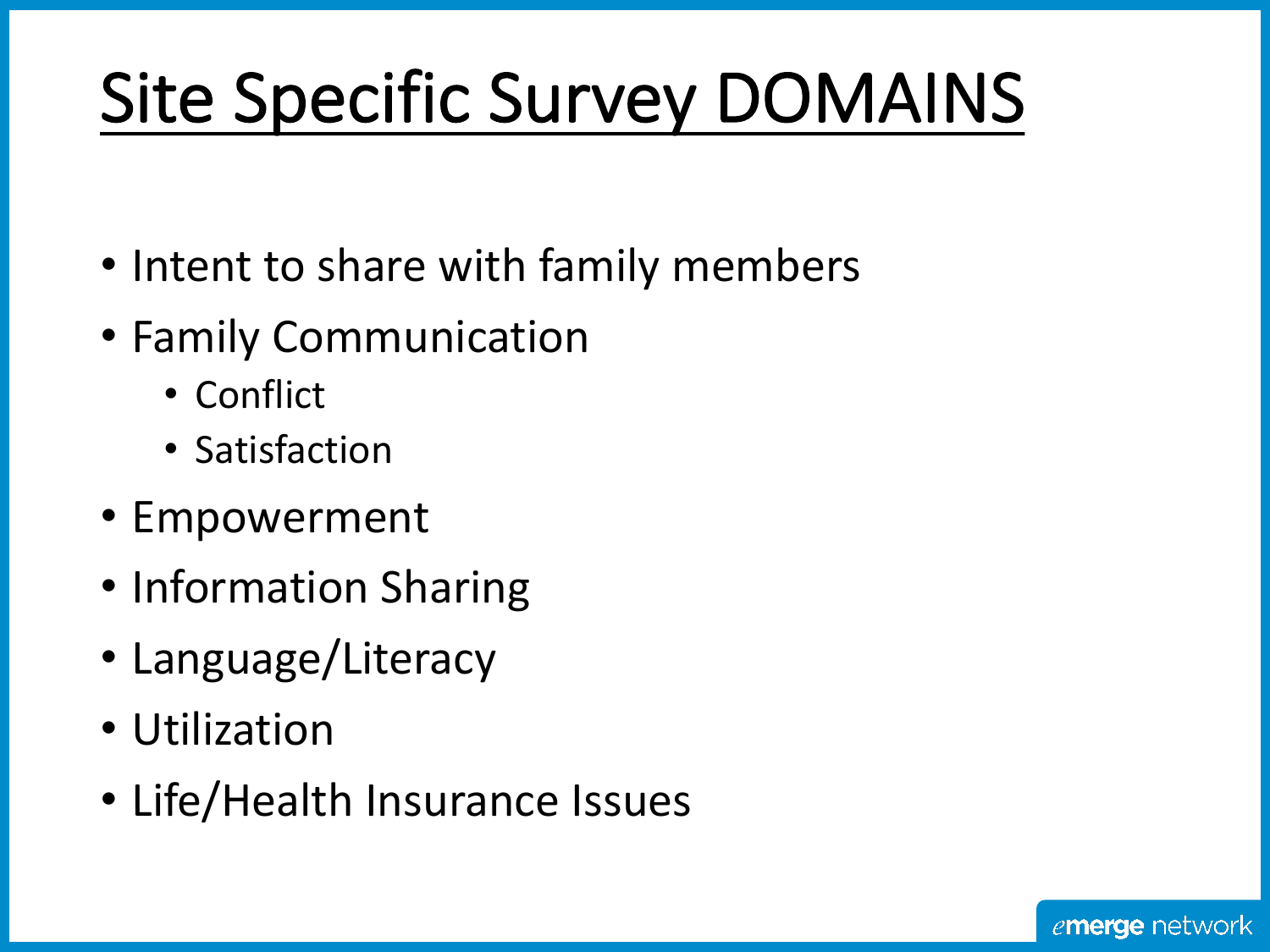## HIPAA, Privacy and ROR Familial Communication

• Group Health initiated conversation with legal counsel re: return of results to family members who receive care within healthcare system

- Hope to convene a group to more broadly address these issues
	- S. Malia Fullerton/Nora Henrikson Group Health
	- Robyn Fossey **Mayo**
	- Jen Wagner **Geisinger**
	- Bob Wildrin (not confirmed) NIH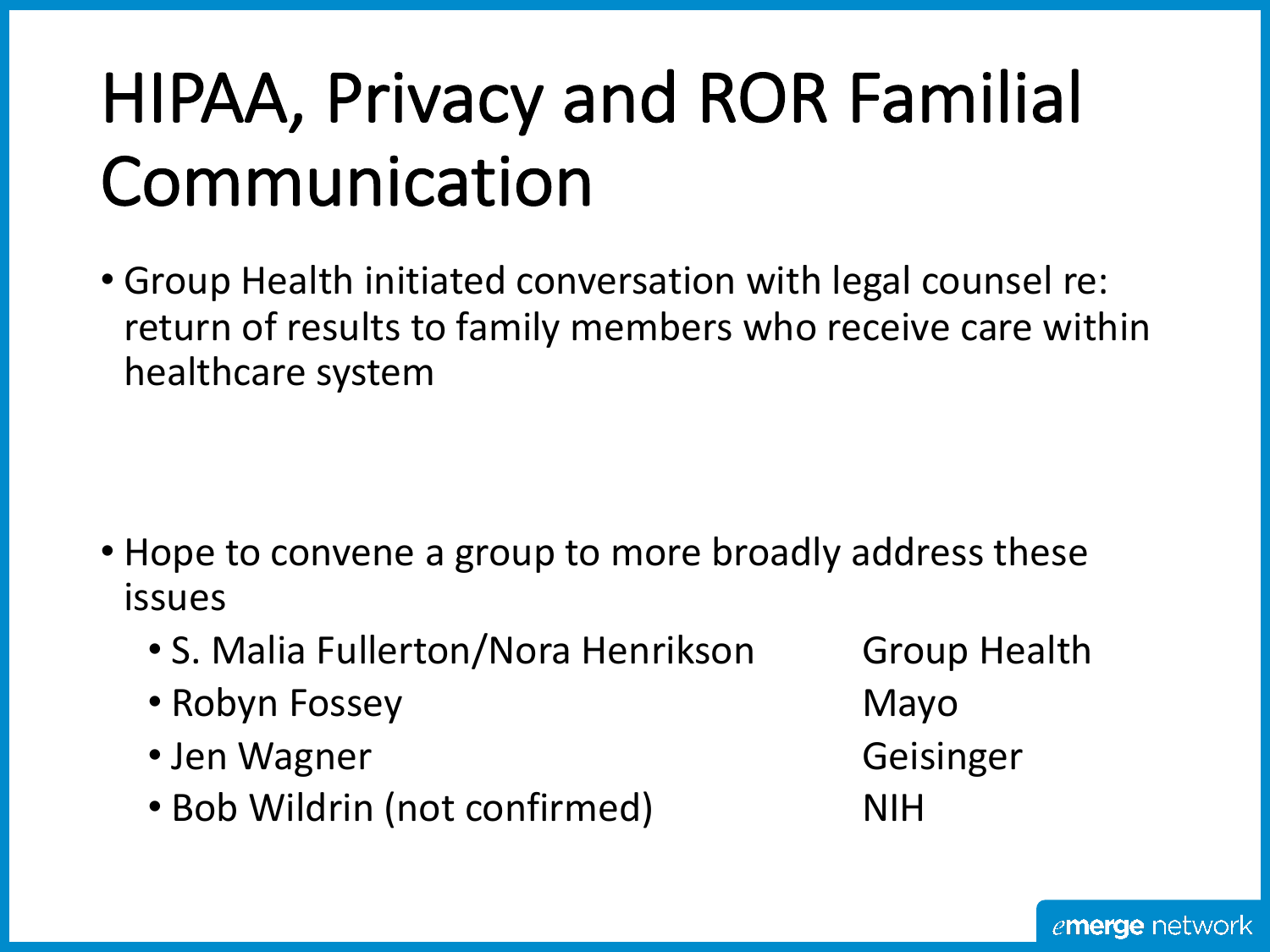## Outcomes survey: Proband

- For each participant after an actionable variant has been returned:
- 1. Mother Alive/Available Y/N Shared Y/N
- 2. Father Alive/Available Y/N Shared Y/N
- 3. Sisters # Alive # Available for contact
	- a) Sister 1 shared result Y/N
	- b) Sister 2 shared result Y/N
	- c) Sister 3 shared result Y/N
- 4. Brothers # Alive # Available for contact a) Brother 1 shared result Y/N
- 5. Children #Alive # Available for contact

a) Child 1